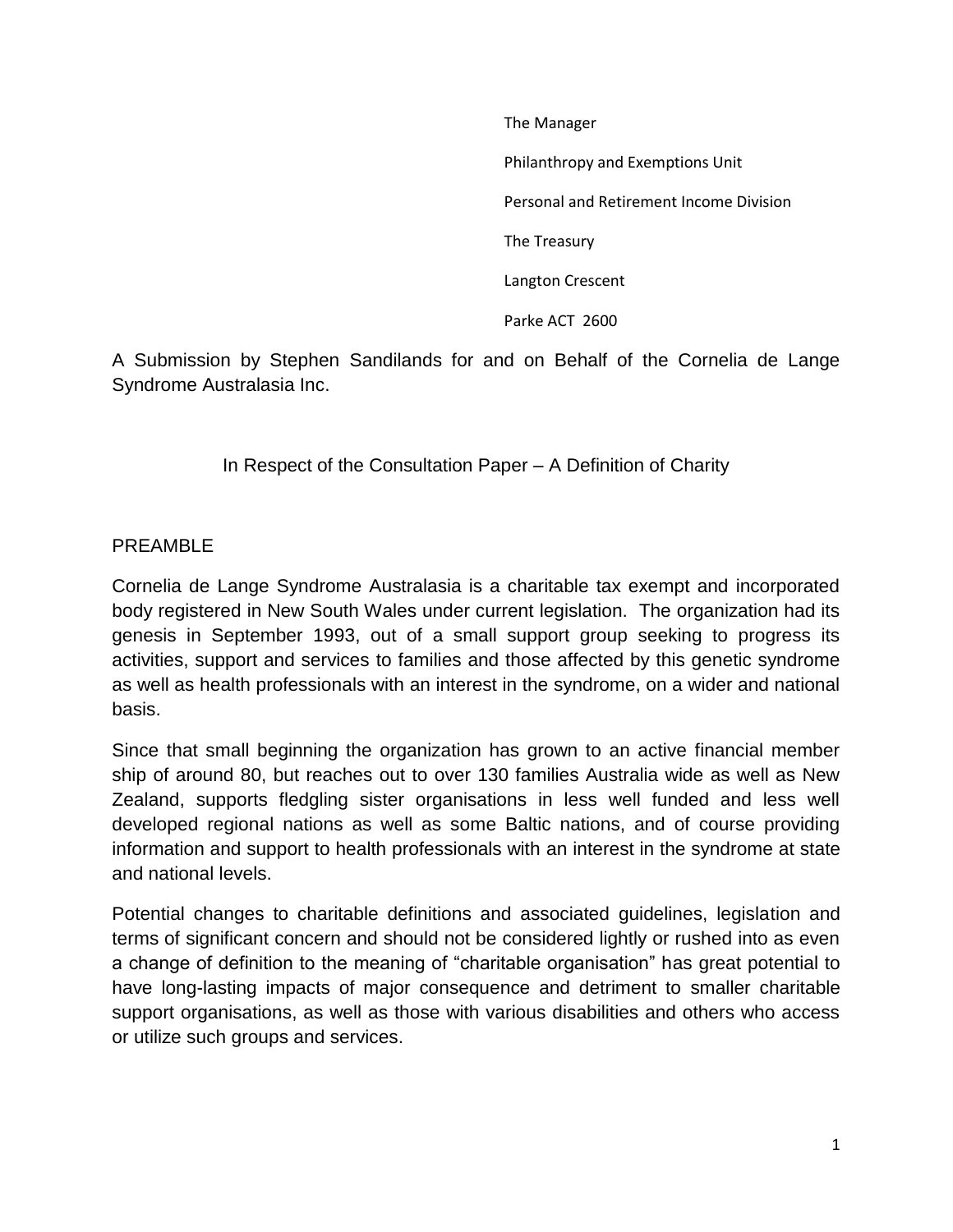# **DEFINITION**

Defining a charity should not be viewed as simplistically as "any purpose that is beneficial to the community", despite the seeming good intention of such an ideal.

Such defining has the potential to oversimplify and in fact end up covering a wide range of issues which it could well be argued (and no doubt legal sources would easily come up with suitable precedents to support their suppositions and cases) might well include support and services provided by both government and private organisations. Such activities could be seen to include education, health, superannuation, environmental, transport, culture, arts, sport, law enforcement, etc. All have the potential to be seen or argued as having some benefit to our society as well as being generally viewed as core values and services of our society.

The point of this is that all such activities do in fact provide a benefit in many different ways to the community, yet clearly not all should be considered as charitable and it should not be the intent and purpose of any changes to existing legislation to make that so.

# STATUTE OF ELIZABETH

We concur with moving away from the concept of Statute of Elizabeth and its many issues as well as the perception imposed by such statute of philanthropic good works, to something broader and fitting in concept with the overall virtues culture including our multi-culturist society and visions of the broader Australian community and its diverse needs, but would recommend that there be clear protections and guidelines (enforceable) to ensure clear pre-determined sets of values, visions, objectives, aims and outcomes and strictly adhered to, are met and are of such a nature that as at present they can be audited and validated.

Any such move will still broaden the range of organisations meeting or potentially meeting "in the public benefit" requirements, but must still continue to focus on the major or total part of such work conducted by the said organisation being wholly for the specified purposes and targets.

However definitions and any guidelines or regulations should be clear, unambiguous and not open to more literal or liberal interpretations thereby minimizing further attempts to expand the intent of the legislation and charitable works beyond what is really intended. This will assist to avoid confusion, ambiguity and challenges to the legal process.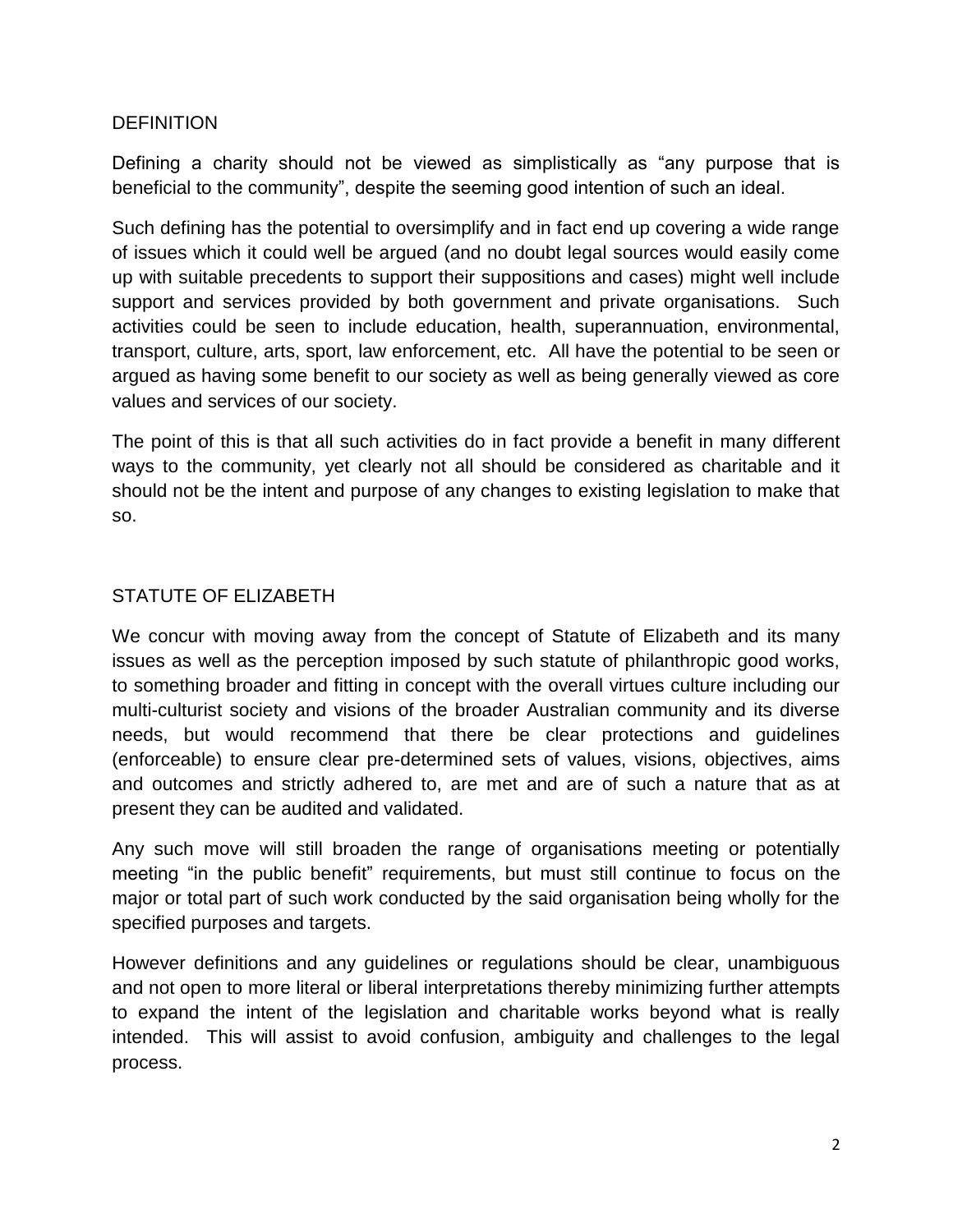# AUSTRALIAN TAXATION OFFICE and DETERMINATIONS

At the same time it should not fall to the ATO to determine what is "in the public benefit". The ATO has a long and unenviable history of making rulings and decisions and then overturning them at a later date, often with far reaching and disastrous consequences for individuals concerned as well as having many legal appeals on rulings unnecessarily waste the time of the courts and judicial processes.

The Aid Watch vs Taxation Commissioner, mentioned in the Consultation paper under Disqualifying Activities at 2.1.5 (paras 99-111), clearly highlights the above concern.

Any determinations should be strictly according to the clear definitions, guidelines, legislation and regulations by an independent government body, free of political bias and interference from other government departments and should not be open to challenge by the ATO. Removing any potential challenge by the ATO would be seen as a trade off in line with removing legal challenges by disaffected bodies who may not be successful in being recognised as meeting the requirements for a charitable organisation.

Further, a role is required to ensure organisations considered as charitable, continue to adhere to and prioritise the objectives under which they were granted such status in the first place. I am not certain of how this may be implemented or achieved, but appropriate checks and balances are required to preserve the integrity of those seeking to do the correct thing and be compliant, as well as preserving the integrity of the whole charitable system and process.

# DISQUALIFYING PURPOSES

Under Section 2.1 – Core Definition, of the Consultation Paper, the 2003 Charities Bill – broad elements are detailed in Item 45 (page 6).

Greater clarification and examples of disqualifying purposes is required in line with concerns addressed earlier in relation to ensuring legitimate organisations are protected.

In relation to Section 2.1.1. - Not For Profit (page 7) it is strongly recommended that greater clarity and guidance notes be provided into the overall context of "not for profit" and how and when this applies as well as clearer guidance on the issue of generating a profit, especially as most organisations with small selfless volunteer hands-on work forces would not be conversant with the legislation and are largely based and focused on delivering the activities and resources of the organisation.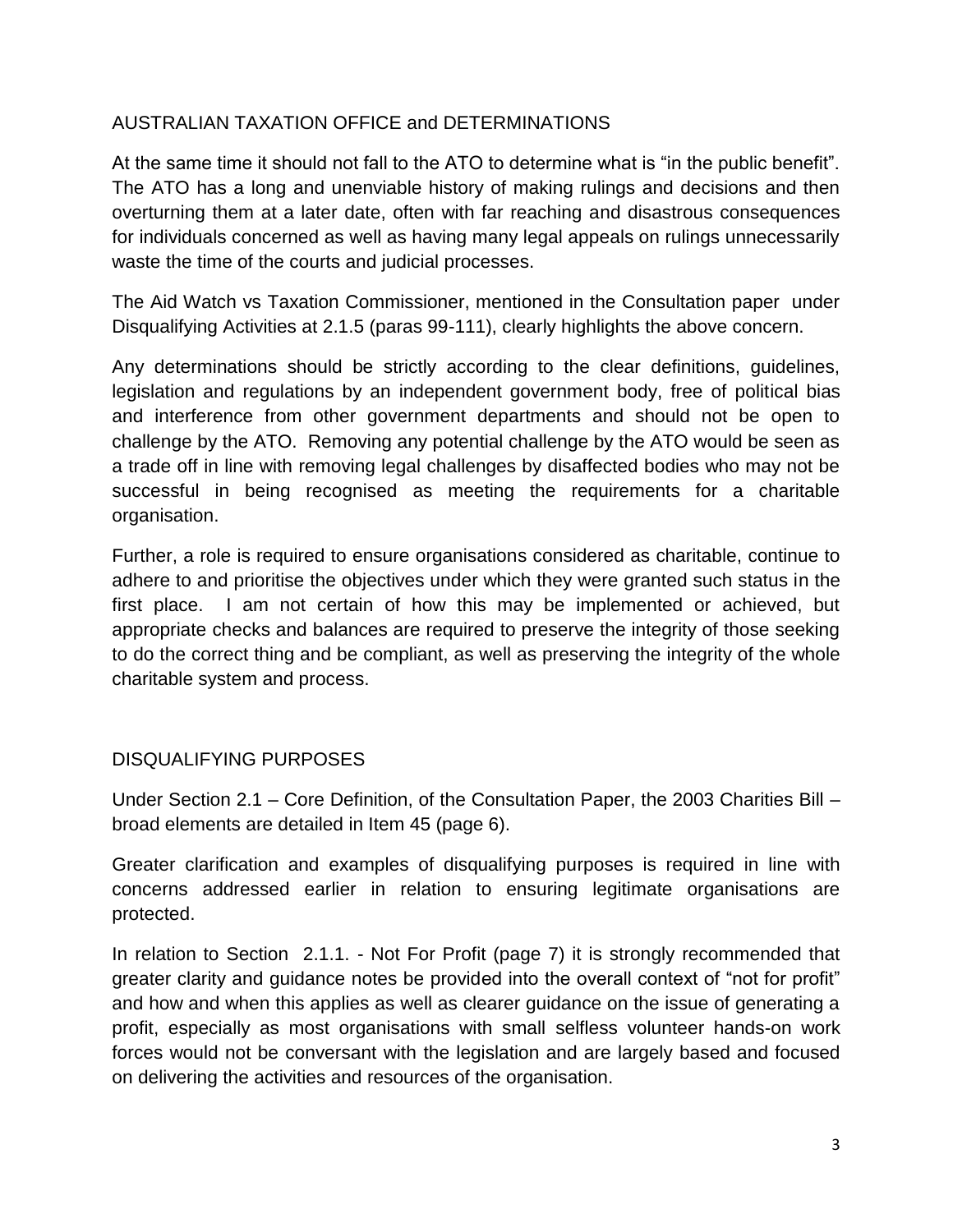Any amendment or change of legislation and definition to support the outcome of the Aid Watch case outcome and further enshrine those values within the activities of charitable organisations is to be commended with the proviso that the majority or significant part of an organisations funds and resources are not allocated to such activity, thereby detracting from its core purpose, aims and reason for being in the first place.

In our changing and diverse culture it should be seen as a basic right to pursue our interest, charitable objectives and aims by pursuing or promoting awareness among our politicians, potential candidates, government and the media. As such advocating and support of political parties or candidates should be accepted as a given right. However it is recommended that the line be drawn at funding of candidates and political candidates by such organisations. Donations or funding can be made on an individual basis but should not come from organisation funds per se.

It is especially important that government grants to organisations NEVER be allowed to be utilized for such purposes. This would totally defeat the whole process of seeking grants from government bodies in the first place.

# GOVERNMENT APPROACH

Successive governments in recent decades and even more so in the last decade (current) have openly pushed and looked to charitable organisations (including Judeo / Christian organisations) to shoulder the load and provide services to the broader community, especially in times of major events, relief and disasters, at local, state and national levels.

This in itself indicates that government is unable to provide those services of its own accord and therefore provides clear recognition of the role and services provided by such organisations.

Tax deductibility in such scenarios is critical to the services that can be provided but in such cases is not really the carrot that drives Australians to contribute at such times.

# STATE AND NATIONAL REQUIREMENTS

One of the major issues facing smaller organisations (as was faced with our organisation) is the initial issue of variance between states on the way they conduct incorporation as well as administer and interpret what is charitable for their various state and territory regimes. Charitable and tax exempt status needs to be simplified at a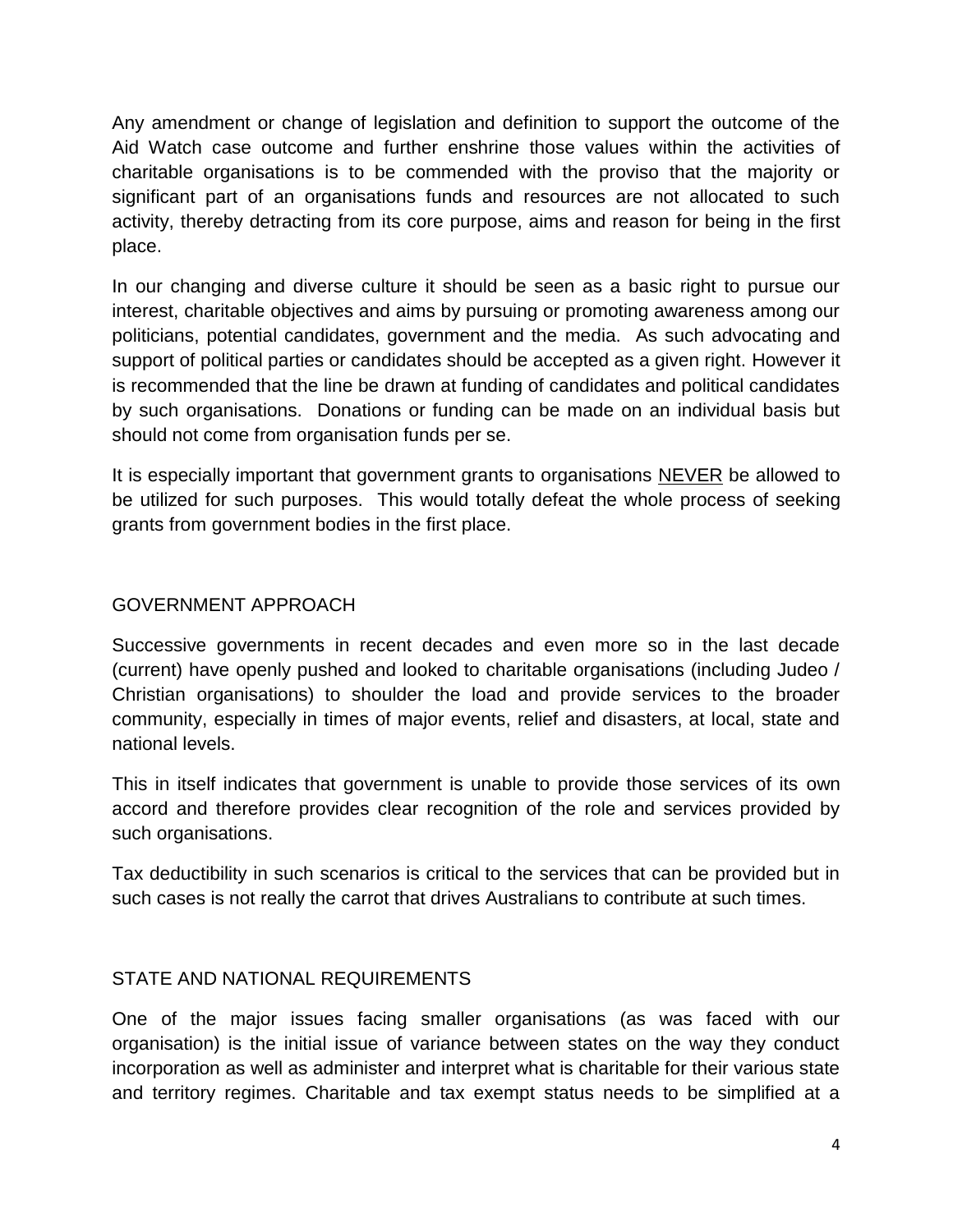national level so that the same laws and guidelines apply equally everywhere within the Commonwealth of Australia. Such a step would be a significant move forward and make it easier for smaller bodies who are seeking to be recognised nationally to progress more easily through the incorporation to charitable and tax exempt status.

# ACTIVITIES TO BE IN FURTHERANCE OF CHARITABLE PURPOSE

As defined in Section 2.1.4 (page 15 of the Consultation Paper) and based on High Court clarifications, the view expressed at Para 95 appears to be sound. However it is again necessary to ensure adequate protections as well as clarification, to ensure that those activities are not consuming a significant (a percentage could be determined as an appropriate level) or major part of their funds or fund raising and especially those funds donated or collected for "specific roles / tasks" or collected for a specific purpose such as flood relief, welfare packages, etc. are not diverted to the broader role identified in Para 95.

Paras 124 – 125 (page 20) indicates that charitable purposes cites advancement of religion and advancement of culture.

In our rapidly and ever-changing world and in our own multi-cultural society it is time that was given some significant clarification, especially in view of some groups supporting terrorist organisations in overseas countries and others such as Scientology having a clear credibility issue as well as being of dubious and questionable value within our society.

At the same time we should carefully consider what part or parts of mainstream religious organisations are conferred with charitable status. Given the vast holdings and reserves of various natures including treasures that are held by such bodies, one needs to carefully examine their overall role.

What is really required in the interests of such bodies is for them to begin co-operating among themselves initially and develop networks and systems that will assist in prevention of duplication/competition of process and service as well as reducing the impact of unscrupulous persons accessing multiple organisations for multiple benefits, to the detriment of those genuinely deserving.

Other overseas religious groups holding charitable status have bought up large tracts of arable farming land within Australia and farm it for profit and tax exempt, whilst using volunteer labour and not paying wages or workers' compensation benefits (although being nonprofit by determination) competing directly with farmers who are required to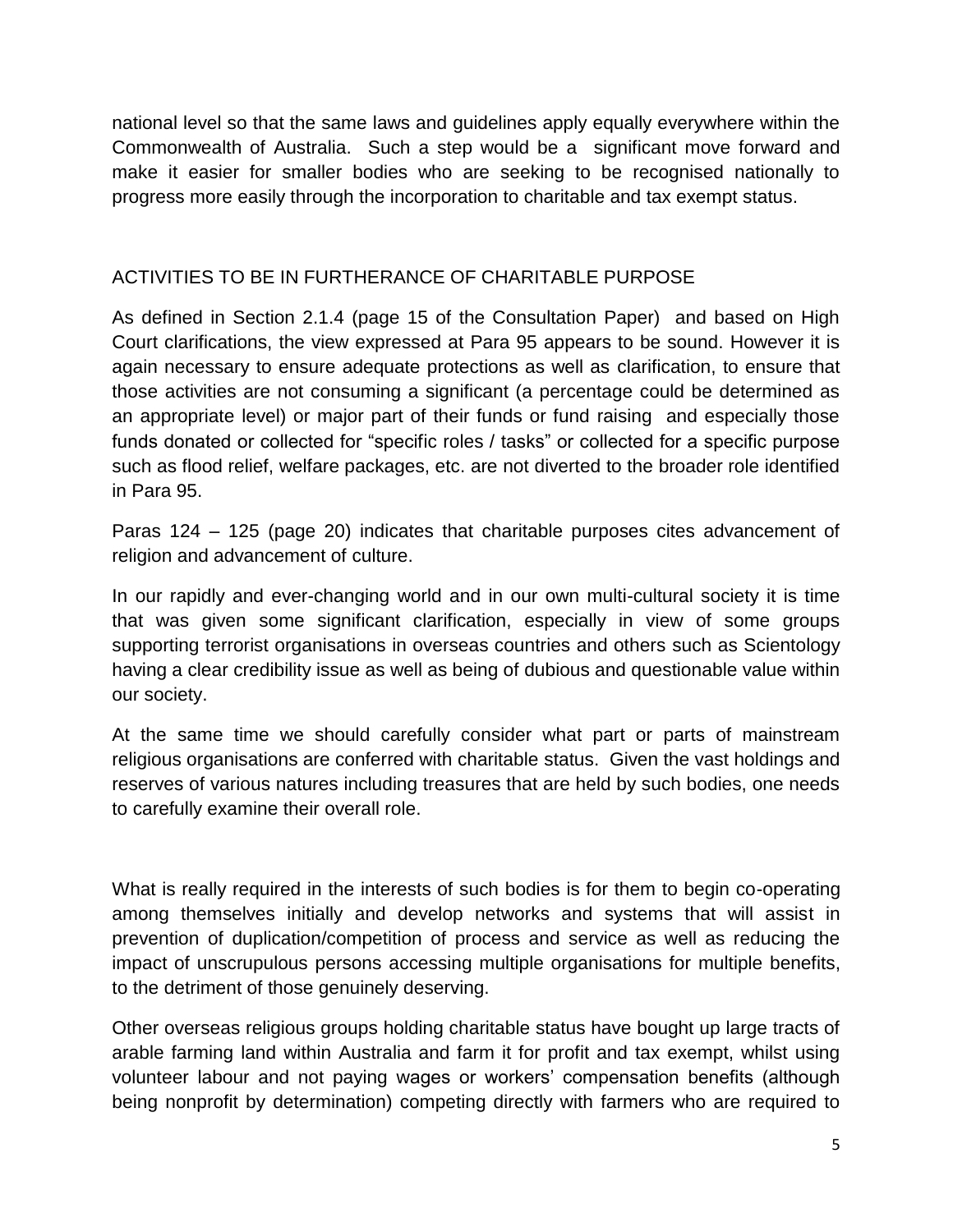pay such benefits and taxation. This type of occurrence is an abuse of the charitable status and process and has already occurred on numerous occasions in NSW.

# AID OVERSEAS

This takes many forms and the Australian public as a whole as well as governments legitimately acting on behalf of the public, contribute in significant degree. This whole issue needs careful consideration and also need to be considered in the context of the preceding section of this submission, to ensure that smaller organisations who also provide support to their counterpart organisations in less developed or less well funded countries are not unduly restricted.

Without being racist it is noted that time and time again when disaster or emergency relief operations are required, the Australian giving spirit shines through in such a way that Australia is the envy throughout the world. This is a reputation we should not take lightly, nor allow it to be sullied in any way.

When disasters occur around the globe and nationally, Australia on a per capita basis leads the world in contributing and providing aid. Unfortunately many nations, some with organisations within our own country, are conspicuously absent at such times. Some of those organisations would seek to raise funds within Australia for other purposes and such activity must not be allowed to be considered under the guise of charitable activity or be allowed to be tax exempt.

# VOLUNTEERS

Australia has an unparalleled reputation around the world and is the envy of most developed countries, let alone developing nations, in its approach and provision of both volunteer and additional services and the use of volunteers within our local and wider communities.

However, volunteering has taken on a much wider approach over the last decade compared to previous. Traditionally one was familiar with St John Ambulance, Surf Life Saving, Bush Fire Brigades, Sea Rescue Groups, SES, etc., whereas one now sees volunteers operating in many other institutions include hospitals, airports, major sporting events, etc.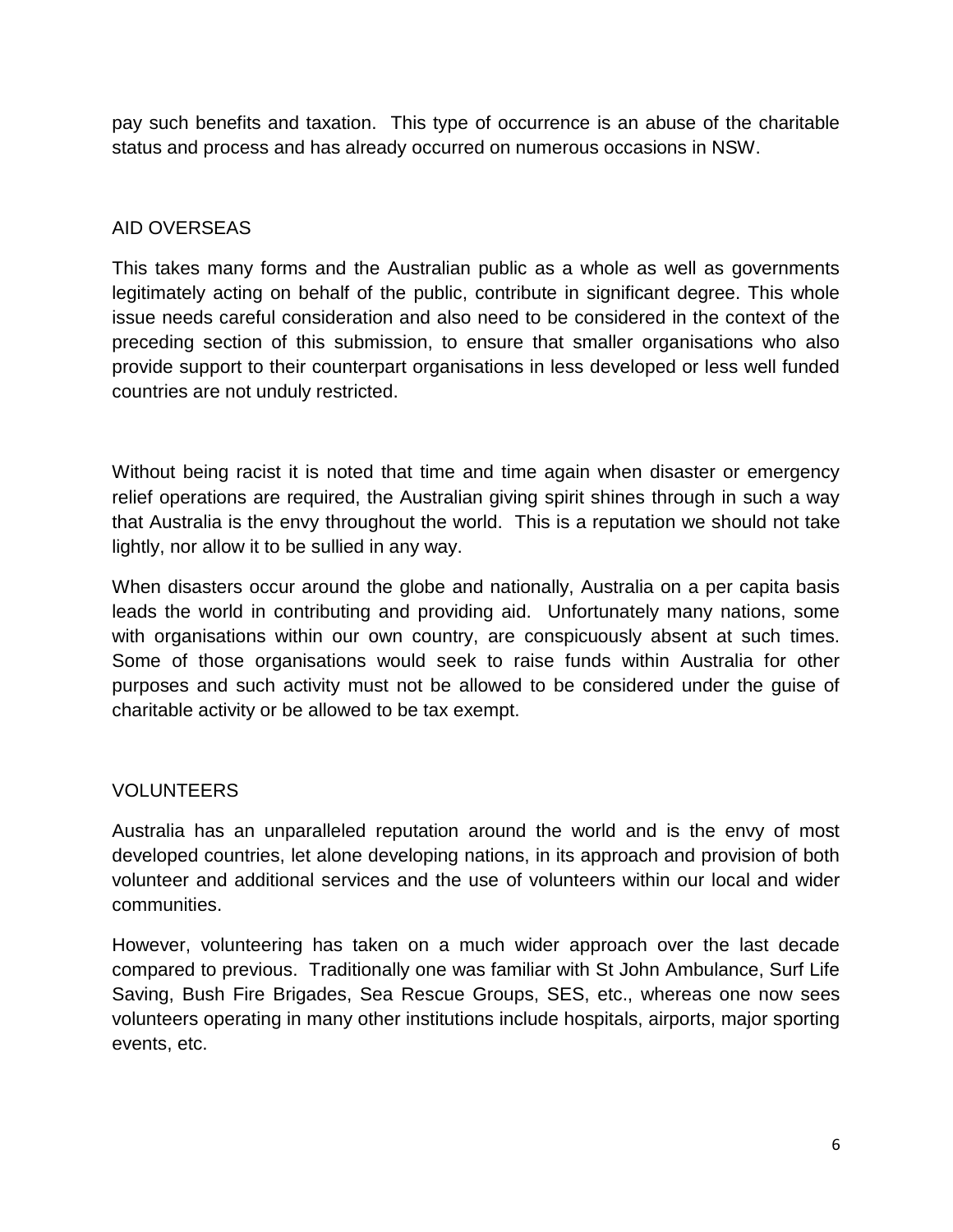Many of these groups would be viewed, and rightly should be viewed, as potentially charitable works, although some clearly should not be considered for such recognition and especially for potential tax exempt status.

The status and ratification of such important groups with important roles within the community should not be downplayed or diminished by way of competing with other groups which under current laws may have no legal or moral right to claim such status.

Conceivably a person who volunteers to tend several persons gardens could be construed as being or providing a benefit to the community and therefore become a charitable or tax exempt body. Such a scenario would again impact on taxable revenues available to the government for distribution through due process to the broader community.

# SPORTING BODIES

As alluded to in this submission there clearly is a role for amateur and grass roots level bodies to be considered as being in the public interest or benefit and therefore may be considered as being worth of such charitable status.

However elite sporting bodies who may otherwise seek to meet the definition of a "charitable body" or of being or providing a benefit to the public or the community" may be well likely to take advantage of such changes. This would have an ongoing and seriously deleterious impact on the whole of donations and community funding. Many overseas scenarios have been alluded to in the Consultation paper. However it is worthy of note that in the USA major sporting teams with multi-million dollar budgets and owned by billionaires and companies are considered to be in the public or community interest and therefore the taxpayer is required to fund billion dollar stadiums for those teams. Such teams include the Detroit Lions owned by Ford Motor Co and another team owned by Kraft.

Such high impact and majority funding cannot be allowed to become the preserve of elite sporting teams operated as business entities here in Australia. Appropriate safeguards are required to ensure this does not occur.

# EDUCATIONS INSTITUTIONS

The majority of our higher learning institutions are incredibly wealthy and possess large holdings both land and business and hold tax exempt or charitable status so that they may attract endowments.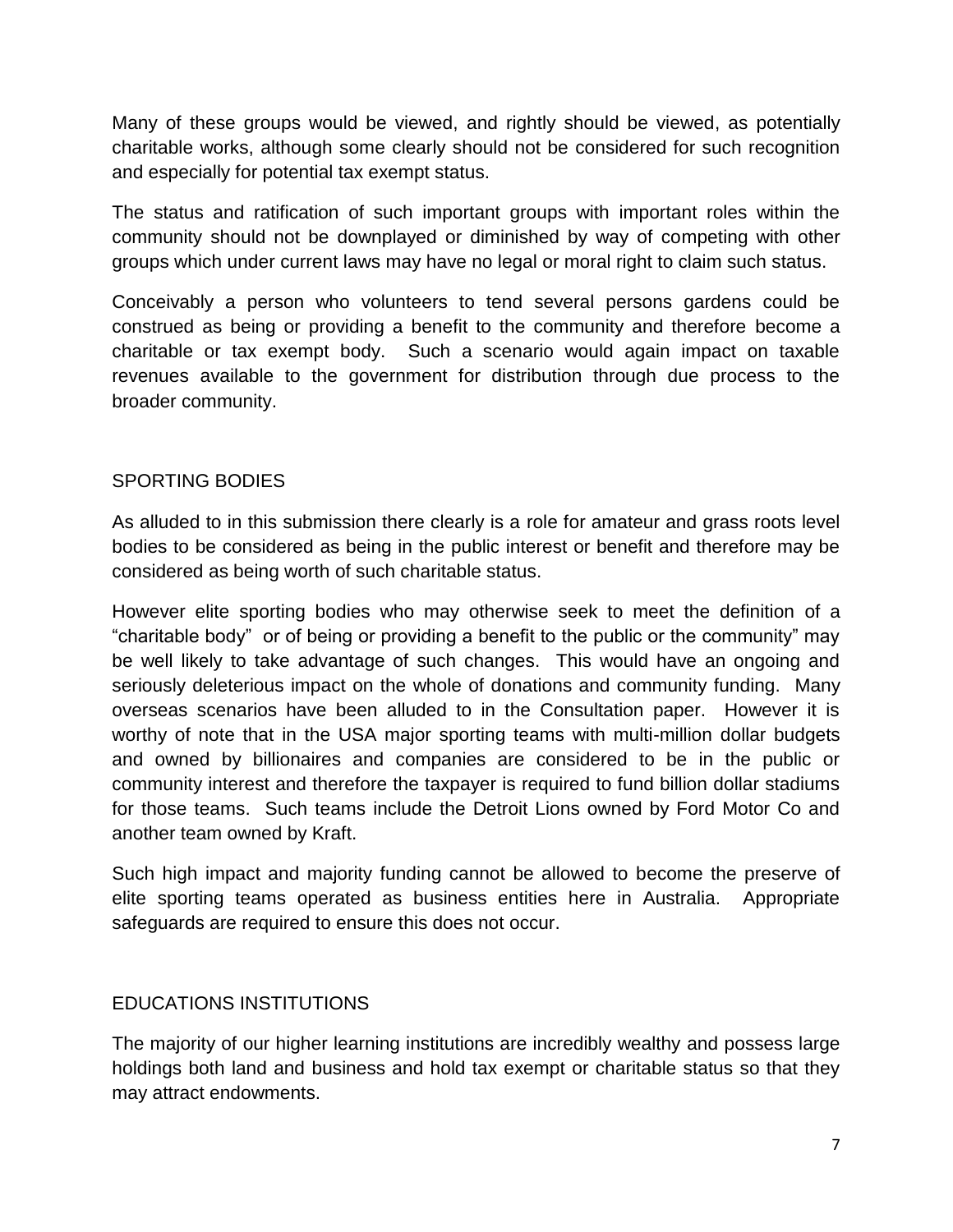In recent years however some institutions have not spent all their funding allocations, yet still cry poor. It is interesting to note that research results in a company being formed, the shares held by universities are tax free but those allocated to individuals concerned with such activity in the first place are taxable. Hence a company may well be set up on a 50/50 basis with the university, but in short space of time, the university will hold more than 50% due to buy back arrangements on shares as individuals seek to satisfy their tax obligations. This is an inequitable situation and cannot be allowed to continue.

# **CONCERNS**

Oversimplification of the definition and human logic associated with such defining may well leave it open to business enterprises to seek and lawfully claim both charitable and tax exempt status.

If one was to oversimplify the defining process in relation to "charity" then the future of charities could easily include such groups as elite highly profitable sporting organisations run and in any sense of the word operating as highly profitable businesses, developing fund raising approaches utilizing professional full time fund raisers competing for limited public funds and donations. This would see professional fund raising taken to a new level and would most likely culminate in a significant reduction in funding being directed to smaller support organisations and grass roots bodies. This would of course result in the demise of many of those smaller organisations of which a huge number are run by dedicated volunteers and support staff and rely on small amounts of funding and donations as well as goodwill from local businesses to stay afloat and viable. Were they profit oriented businesses or larger organisations they could not operate with such austerity measures in place.

The potential for the demise of smaller support and charitable organisations currently operating under charitable status is significant and the impact of this occurring in the broader community cannot and should not be underestimated. They fulfill a significant and important role in educating, raising awareness and providing support to a diverse range of groups within the community, many of whom are disadvantaged in one way or another as well as providing services through a broader community network. At the same time they provide an important avenue and a voice at the grass roots and local community levels for seeking improvements and reforms through formal government processes.

Any moves to simplify / change definitions and clarification of what sort organisation or body with its aims and objectives must be proceeded with caution to ensure truly legitimate organisations and bodies with charitable status are properly protected and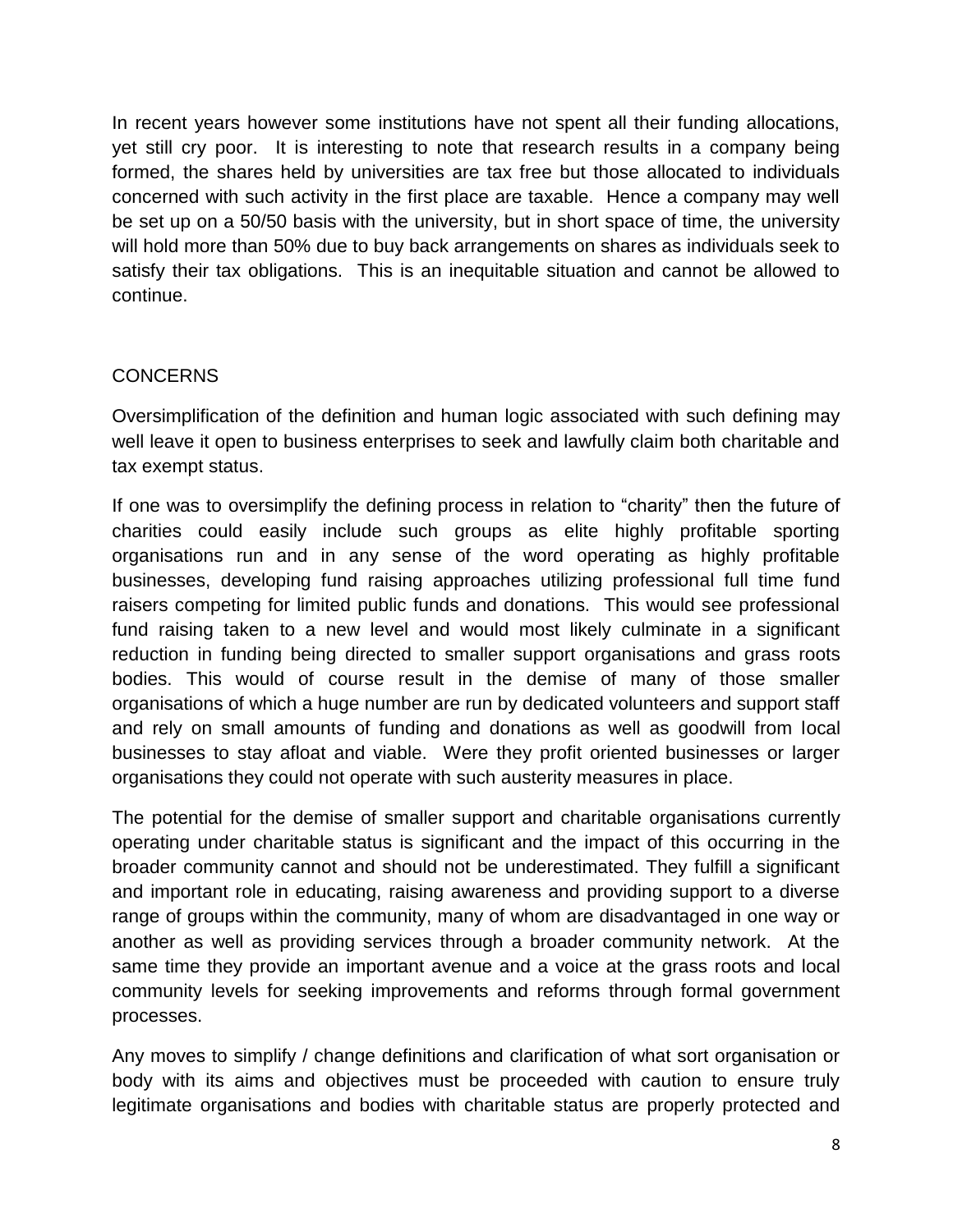preserved within the Australian framework and current culture, otherwise there is likely to be a significantly increased demand on government services which are already under strain, and have difficulty meeting and responding to differing needs as well understanding all the diverse issues that can be presented, many of which are more appropriately dealt with through specific disability and interest groups.

This is especially critical from both a perspective of recognition within the community as well as recognizing the broader ramifications attached to such organisations which are clearly associated with both charitable and tax exempt status. There is a need to ensure that such changes do not open the floodgates (so to speak) to organisations like elite sporting clubs (AFL, NRL, NBL, etc.) that are run as multi-million dollar businesses with matching budgets, or regular businesses seeking a quick way to minimize or reduce overall taxable exposure by making part of their business exempt and thereby having an impact on revenue potential through the Australian Taxation Office, with ongoing ramifications at both national and state level for distribution of government funds.

In like manner many smaller amateur sporting organisations and groups are likely to be affected by such potential changes. At present they can worthily be considered as providing similar avenues of support as do charitable groups such as disability groups, just with slightly different focus , more on health and fostering greater involvement, both of which have long term as well as immediate benefits within the community as a whole.

# RECOMMENDATIONS

It is recommended that changes to the charitable definitions and processes be proceeded with cautiously and that a simple unambiguous definition be developed which will reflect our changing and diverse society and its broader needs and not just adopt the typical philanthropic view.

Accordingly the follow are put forward:

- 1. Consider redefining the terms of charitable and not for profit and loosing up the activities as detailed earlier in this submission especially the definition of activities.
- 2. Ensuring appropriate safeguards, and the long-term ongoing viability of smaller legitimate NFP / Charitable bodies and further clarifying their role and necessity in Australian society.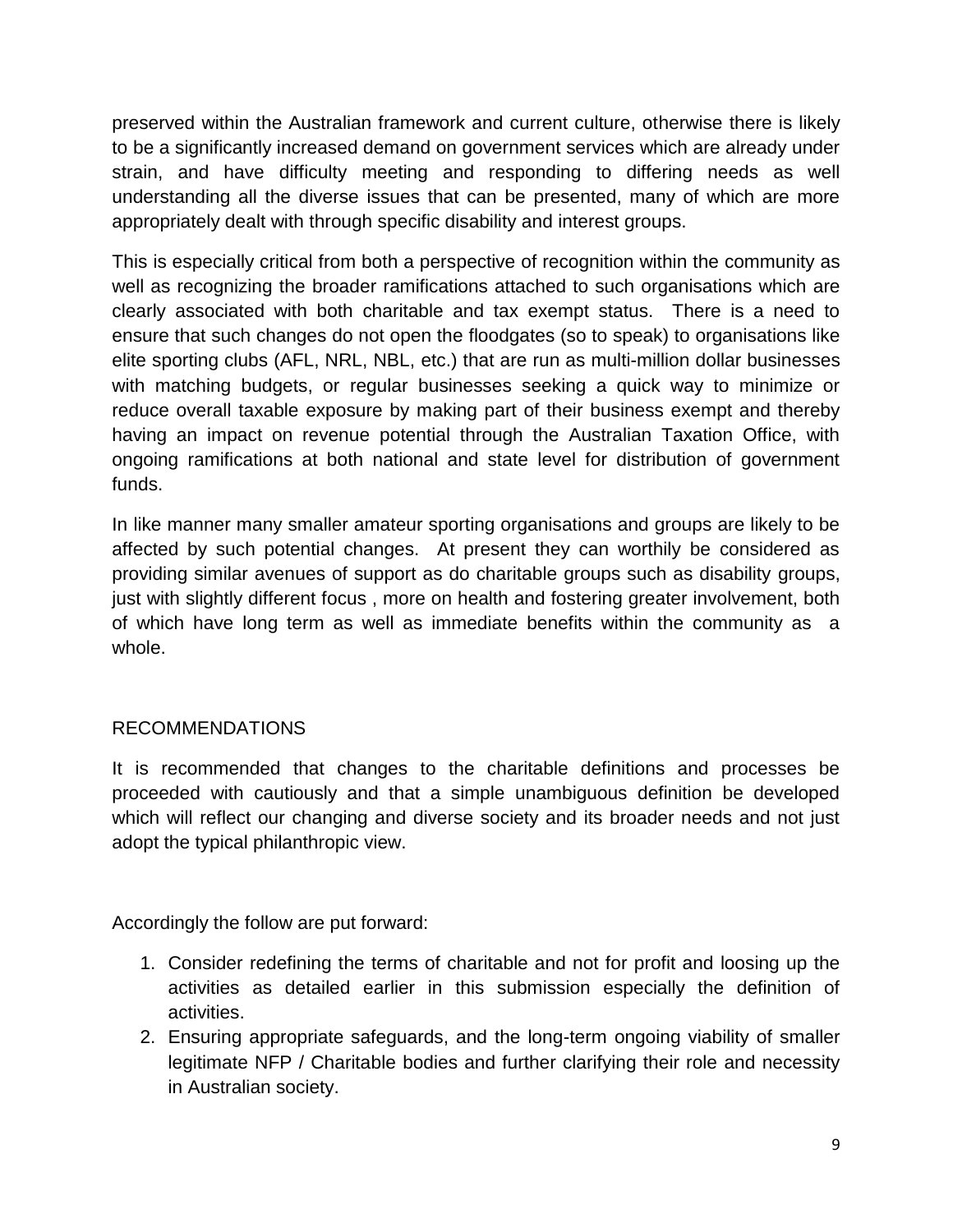- 3. Acknowledging the vital and important roles such organisations play in contributing to the health and betterment of our society and the role they play in providing services in the gaps and situations not adequately addressed or serviced by governments.
- 4. Restricting potential access to such tax exempt status / charitable recognition in respect of major business and elite sporting organisations run as wealthy businesses. This requires urgent consideration to ensure funding is not deprived from smaller bodies end up consuming the major part of available funding.
- 5. Ensure appropriate compliance checks and balances are maintained to ensure correct utilization of monies and funds by such recognised bodies, especially in relation to grants and funding supplied for specified purposes.
- 6. Deal with the need for uniform charitable and tax exempt legislation and process across all jurisdictions, state and national to make the whole process easier and clearer to understand. This could also include standardizing incorporation processes and requirements across the same jurisdictions.
- 7. Give due consideration to legitimate use of funding /support to overseas counterpart organisations and also take appropriate steps to ensure organisations are not funding unauthorized or illegal activities from Australian funding, donations, collects or whatever process under the guise of charitable works or tax exempt status.
- 8. Review and take action to revoke, remove / change the status of bodies in known cases where overseas charitable exempt bodies directly compete with Australian producers yet pay no tax, wages, benefits, etc. to voluntary work forces and thereby really do not contribute to society but detract from it by virtue on creating an unequal playing field.
- 9. Proceed with changes relating to disqualifying activities as detailed in this submission

.

It is humbly requested that this submission be given consideration with the view to protecting clearly recognised institutions, bodies and organisations that greatly contribute to and enhance the fabric of the broader Australian community and culture, yet ensuring that they are not disadvantaged by such changes and at the same time that overall taxable revenue available to the government of which amounts are distributed to such organisations as grants, are not impacted by virtue of possible applications for such status by bodies or organisations which would otherwise not be eligible and which in their own right are clearly wealthy beyond the needs of such status.